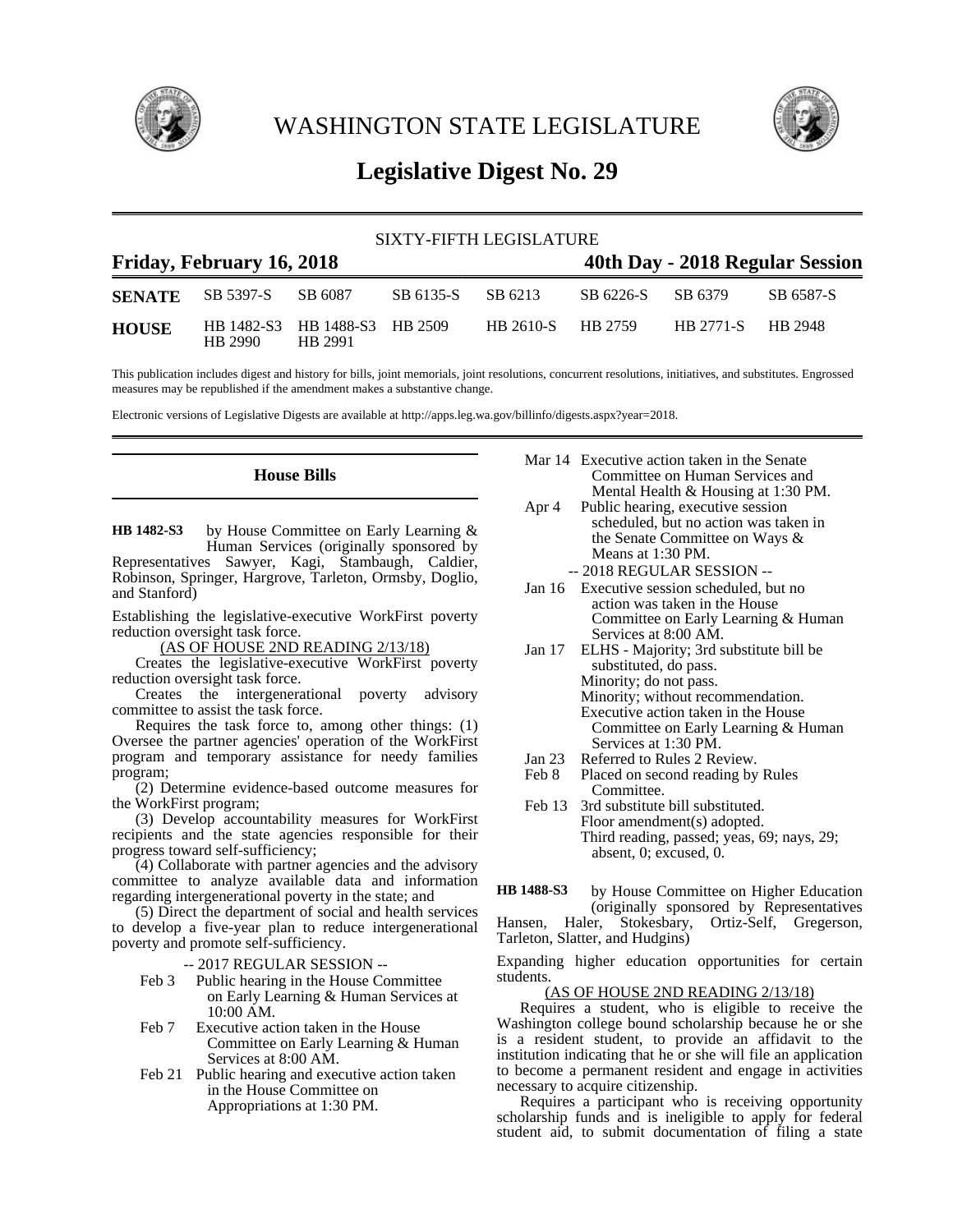financial aid application as approved by the office of student financial assistance.

Makes an appropriation from the state general fund to the student achievement council for the purposes of funding the state need grant.

-- 2017 REGULAR SESSION --

- Feb 10 Public hearing in the House Committee on Higher Education at 10:00 AM.
- Feb 17 Executive action taken in the House Committee on Higher Education at 10:00 AM.
- Feb 23 Public hearing in the House Committee on Appropriations at 1:30 PM.
- Feb 24 Executive action taken in the House Committee on Appropriations at 10:00 AM.
	- -- 2018 REGULAR SESSION --
- Jan 10 Public hearing in the House Committee on Higher Education at 1:30 PM.
- Jan 17 Executive session scheduled, but no action was taken in the House Committee on Higher Education at 1:30 PM.
- Jan 23 Executive session scheduled, but no action was taken in the House Committee on Higher Education at 8:00 AM.
- Jan 24 HE Majority; 3rd substitute bill be substituted, do pass. Minority; do not pass. Executive action taken in the House Committee on Higher Education at 1:30 PM.
- Jan 26 Referred to Appropriations.
- Feb 3 Public hearing in the House Committee on Appropriations at 9:00 AM.
- Feb 5 APP Majority; do pass 3rd substitute bill proposed by Higher Education. Minority; do not pass. Executive action taken in the House Committee on Appropriations at 1:30 PM.
- Feb 6 Referred to Rules 2 Review.<br>Feb 8 Rules Committee relieved of
- Rules Committee relieved of further consideration. Placed on second reading.
- Feb 13 3rd substitute bill substituted. Floor amendment(s) adopted. Rules suspended. Placed on Third Reading.
	- Third reading, passed; yeas, 56; nays, 42; absent, 0; excused, 0.
- Feb 20 Scheduled for public hearing in the Senate Committee on Higher Education & Workforce Development at 8:00 AM in anticipation of other legislative action.

by Representatives Hayes, Smith, and Johnson Concerning mandatory reporting of child abuse and neglect. **HB 2509**

(AS OF HOUSE 2ND READING 2/13/18)

States that a person who: (1) Obstructs the duty of a mandatory reporter to make a report is guilty of a gross misdemeanor; and

(2) Is a mandatory reporter and fails to make, or fails to cause to be made, the report, due to negligence, may be issued a class 1 civil infraction.

Requires state contracts with youth-serving organizations to include a requirement that youth-serving organizations provide a signed acknowledgment of the organization's compliance with the mandatory reporter posting law.

-- 2018 REGULAR SESSION --

- Jan 10 First reading, referred to Early Learning & Human Services (Not Officially read and referred until adoption of Introduction report).
- Jan 23 Public hearing in the House Committee on Early Learning & Human Services at 8:00 AM.
- Jan 24 Executive session scheduled, but no action was taken in the House Committee on Early Learning & Human Services at 1:30 PM.
- Jan 26 ELHS Majority; do pass. Minority; do not pass. Executive action taken in the House Committee on Early Learning & Human Services at 8:00 AM.
- Jan 30 Referred to Rules 2 Review.<br>Feb 13 Rules Committee relieved of
- Rules Committee relieved of further consideration. Placed on second reading. Floor amendment(s) adopted. Rules suspended. Placed on Third Reading.
	- Third reading, passed; yeas, 98; nays, 0; absent, 0; excused, 0.

by House Committee on Appropriations (originally sponsored by Representatives Peterson, Bergquist, Pollet, Gregerson, Appleton, Valdez, Ryu, Jinkins, Macri, Tarleton, Hudgins, McBride, Doglio, Stonier, Fey, Goodman, Santos, Frame, and Stanford) **HB 2610-S**

Creating the hunger-free students' bill of rights act.

(AS OF HOUSE 2ND READING 2/13/18)

Establishes the hunger-free students' bill of rights act. Requires a school that participates in the national school lunch program and/or the school breakfast program to annually distribute and collect an application for all households of children in kindergarten through grade twelve to determine student eligibility for free or reducedprice meals.

Requires local liaisons for homeless children and youths designated by districts to improve systems to identify homeless students and coordinate with the applicable school nutrition program to ensure that each homeless student has proper access to free school meals.

Prohibits school or district personnel or a school volunteer from: (1) Taking any action directed at a student under the age of fifteen to collect unpaid school meal fees;

(2) Stigmatizing a student who cannot pay for a school meal;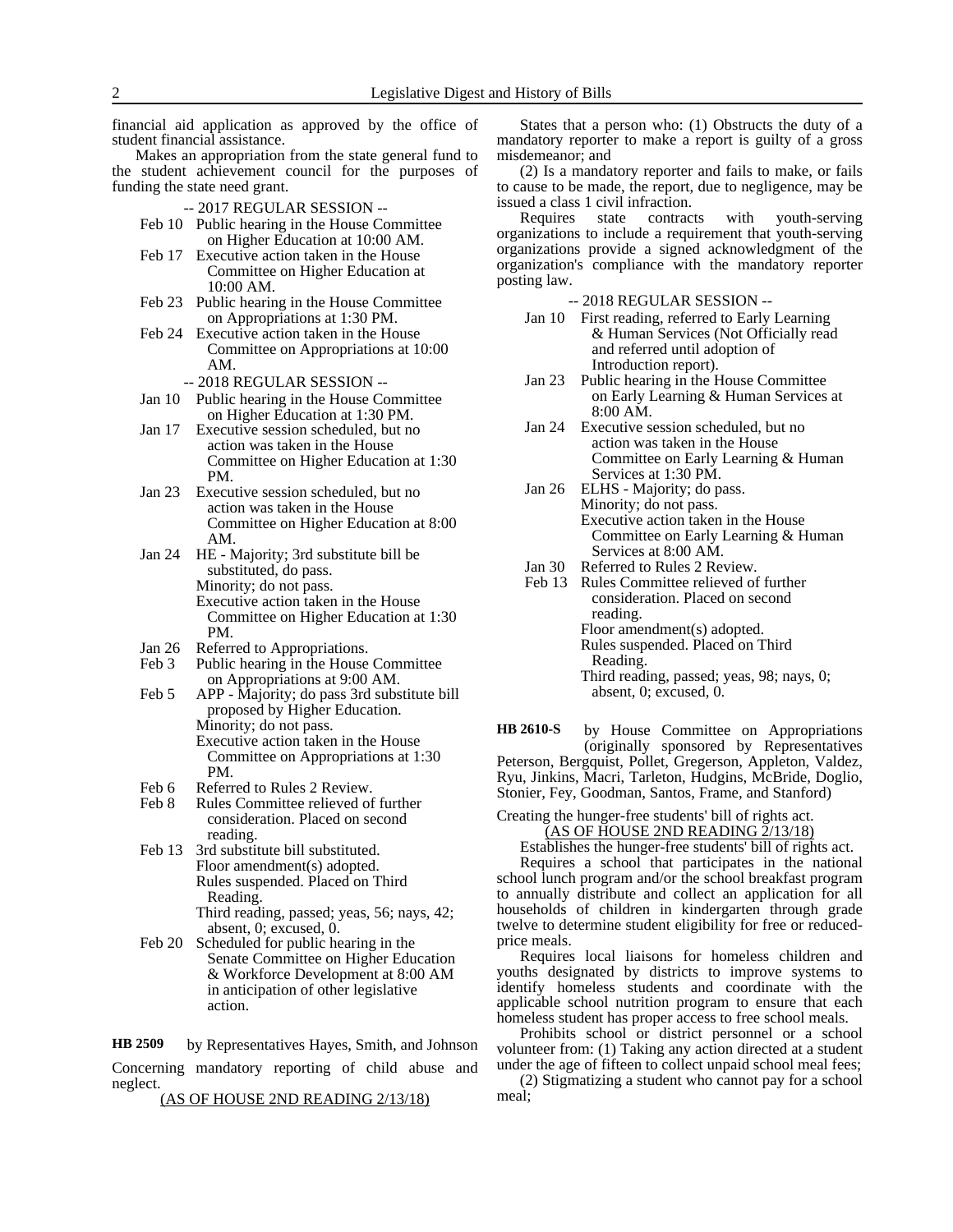(3) Requiring a student, who cannot pay, to perform chores or other actions in exchange for a meal or to reduce or eliminate a debt;

(4) Requiring a student to dispose of a meal because of his or her inability to pay;

(5) Allowing any disciplinary action taken against a student to result in the denial or delay of a meal; or

(6) Requiring a parent or guardian to pay fees or costs in excess of the actual amounts owed for unpaid meals.

Requires the office of the superintendent of public instruction to collect, analyze, and promote best practices in local meal charge policies.

-- 2018 REGULAR SESSION --

- Jan 15 Public hearing in the House Committee on Education at 1:30 PM.
- Jan 25 Executive action taken in the House Committee on Education at 8:00 AM.
- Feb 3 Public hearing in the House Committee on Appropriations at 9:00 AM.
- Feb 6 APP Majority; 1st substitute bill be substituted, do pass. Minority; do not pass. Referred to Rules 2 Review. Executive action taken in the House Committee on Appropriations at 10:00 AM.
- Feb 12 Placed on second reading by Rules Committee.
- Feb 13 1st substitute bill substituted. Floor amendment(s) adopted. Rules suspended. Placed on Third Reading. Third reading, passed; yeas, 59; nays, 39; absent, 0; excused, 0.

by Representatives Doglio, Jinkins, Senn, Pettigrew, Dolan, Hudgins, Stanford, Chapman, Kagi, Appleton, Gregerson, Tarleton, Santos, Kilduff, Pollet, Macri, Frame, and Bergquist **HB 2759**

Establishing the Washington state women's commission. (AS OF HOUSE 2ND READING 2/13/18)

Creates the Washington state women's commission in the office of the governor.

Requires the director of the commission to: (1) Monitor state legislation and advocate for legislation affecting women;

(2) Work with state agencies to assess programs and policies that affect women;

(3) Include, in the first biennial report, an analysis of pay inequity based on gender among individuals employed in the office of the governor and, separately, an analysis of pay inequity based on gender among employees included in the Washington management service;

(4) Coordinate with the minority commissions and human rights commission to address issues of mutual concern; and

(5) Work as a liaison between the public and private sector to eliminate barriers to women's economic equity.

Requires the commission to provide staffing support to the interagency committee of state employed women, a volunteer organization that aims to better the lives of state employees by advising the governor and agencies on policies that affect state employed women.

-- 2018 REGULAR SESSION --

- Jan 15 First reading, referred to State Government, Elections & Information Technology (Not Officially read and referred until adoption of Introduction report).
- Jan 30 Public hearing in the House Committee on State Government and Elections & Information Technology at 8:00 AM.
- Jan 31 SEIT Majority; do pass. Minority; do not pass. Executive action taken in the House Committee on State Government and Elections & Information Technology at 1:30 PM.
- Feb 2 Referred to Appropriations.<br>Feb 3 Public hearing in the House
- Public hearing in the House Committee on Appropriations at 9:00 AM.
- Feb 6 APP Majority; do pass. Minority; do not pass. Minority; without recommendation. Referred to Rules 2 Review. Executive action taken in the House Committee on Appropriations at 10:00 AM.
- Feb 9 Rules Committee relieved of further consideration. Placed on second reading.
- Feb 13 Floor amendment(s) adopted. Rules suspended. Placed on Third Reading. Third reading, passed; yeas, 65; nays, 33;
- absent, 0; excused, 0. Feb 19 Scheduled for public hearing in the Senate Committee on State Government and Tribal Relations & Elections at 6:00 PM in anticipation of other legislative action.

by House Committee on Agriculture & Natural Resources (originally sponsored by Representatives Kretz, Maycumber, Taylor, Buys, and Shea) **HB 2771-S**

Managing wolves using translocation.

(AS OF HOUSE 2ND READING 2/13/18)

Requires the department of fish and wildlife to: (1) Immediately initiate the state environmental policy act process in order to use translocation as a method to provide relief to residents living in areas where multiple packs of wolves range;

(2) Initiate translocation of wolves, consistent with the findings from the state environmental policy act analysis, to regions with fewer wolves; and

(3) Use best available science to determine which locations are unoccupied by wolves to become recipient sites and verify that potential recipient sites contain stable prey populations.

Prohibits the department from translocating wolves that are known to depredate livestock or show signs of being habituated to livestock or the presence of humans.

Requires the translocation process to be expedited by all state agencies involved in the process.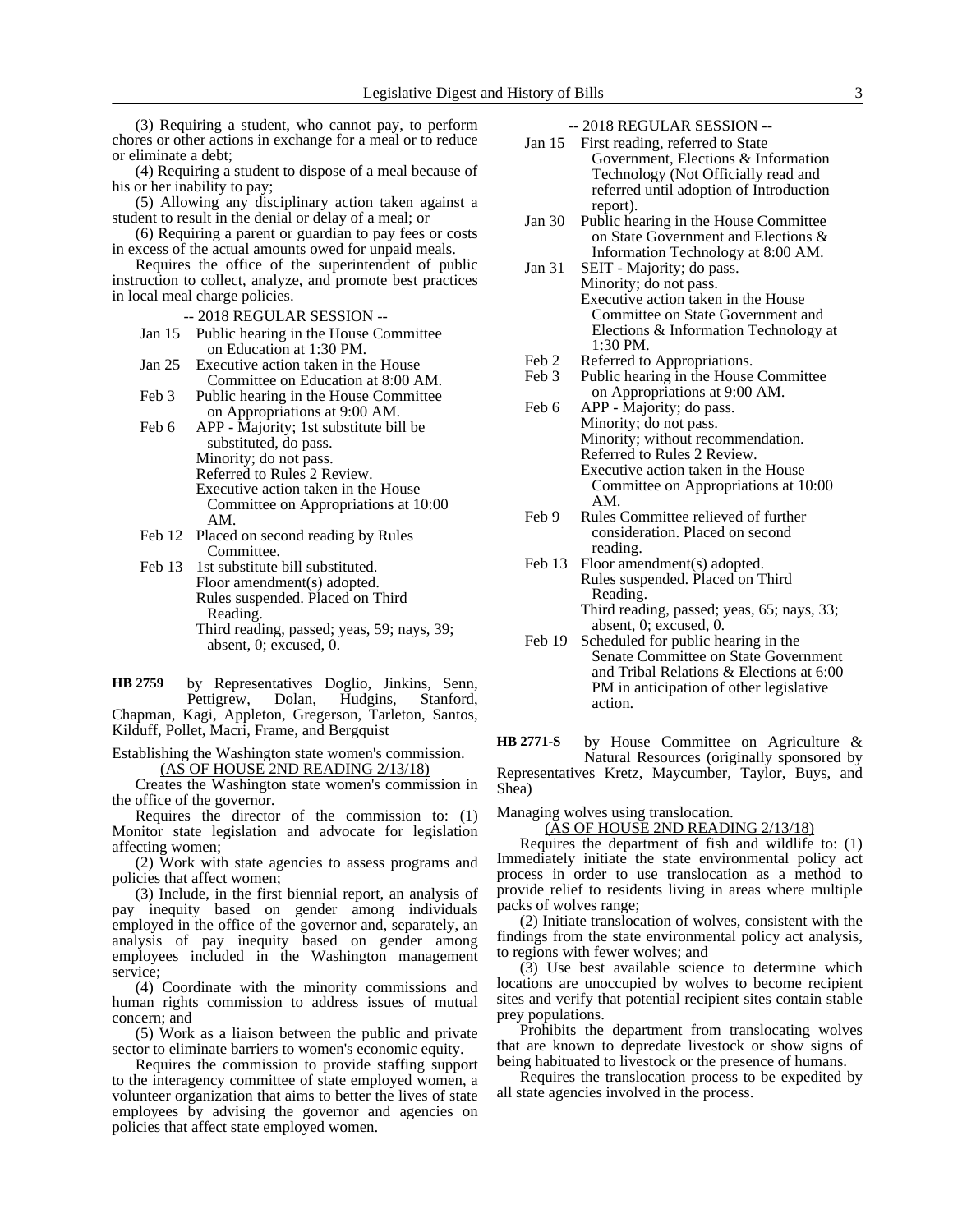- -- 2018 REGULAR SESSION --
- Jan 31 Public hearing in the House Committee on Agriculture & Natural Resources at 8:00 AM.

Feb 1 AGNR - Majority; 1st substitute bill be substituted, do pass. Minority; do not pass. Minority; without recommendation. Executive action taken in the House Committee on Agriculture & Natural Resources at 1:30 PM.

- Feb 2 Referred to Rules 2 Review.
- Feb 6 Placed on second reading by Rules Committee.
- Feb 13 1st substitute bill substituted. Floor amendment(s) adopted. Rules suspended. Placed on Third Reading. Third reading, passed; yeas, 85; nays, 13; absent, 0; excused, 0.
- by Representatives Graves, Sullivan, Haler, Hargrove, Pike, and Senn **HB 2948**

Concerning the responsibilities for state routes in cities or towns.

(AS OF HOUSE 2ND READING 2/13/18)

Increases the population threshold, every five years through 2033, at which a city or town will have increased responsibility and control of certain streets.

-- 2018 REGULAR SESSION --

- Jan 29 First reading, referred to Transportation (Not Officially read and referred until adoption of Introduction report).
- Feb 5 Public hearing in the House Committee on Transportation at 1:30 PM.
- Feb 6 TR Majority; do pass. Minority; do not pass. Minority; without recommendation. Referred to Rules 2 Review. Executive action taken in the House Committee on Transportation at 11:30 AM.
- Feb 8 Rules Committee relieved of further consideration. Placed on second reading.
- Feb 13 Floor amendment(s) adopted. Rules suspended. Placed on Third Reading. Third reading, passed; yeas, 86; nays, 12;

absent, 0; excused, 0.

by Representatives Fey, Young, and Muri **HB 2990**

Concerning the Tacoma Narrows bridge debt service payment plan.

Requires the transportation commission to maintain tolls at no more than: (1) Toll rates effective at the fiscal year 2018 level until fiscal year 2022; and

(2) Twenty-five cents higher than the toll rates effective at the fiscal year 2018 level beginning in fiscal year 2022 until the debt service and deferred sales tax obligation is fully met and state contribution loans are fully repaid.

Requires the state treasurer to make state contribution loan transfers: (1) To the Tacoma Narrows toll bridge account on the first day of each fiscal biennium, beginning in the 2019-2021 fiscal biennium, through the life of the debt service plan; and

(2) In amounts necessary to ensure debt service payments are made in full after toll revenue from the Tacoma Narrows bridge toll facility is applied to the debt payment amounts.

-- 2018 REGULAR SESSION --

Feb 15 First reading, referred to Transportation (Not Officially read and referred until adoption of Introduction report).

#### by Representative Tarleton **HB 2991**

Updating spirits industry regulations.

Modifies alcohol beverages provisions with regard to distilled spirits producers, distilled spirits brand owners, licensing, and fees.

Provides that this act is null and void if appropriations are not approved.

-- 2018 REGULAR SESSION --

Feb 15 First reading, referred to Commerce & Gaming (Not Officially read and referred until adoption of Introduction report).

# **Senate Bills**

by Senate Committee on State Government, Tribal Relations & Elections (originally sponsored by Senators Warnick, Liias, Walsh, Nelson, O'Ban, Billig, Kuderer, King, Honeyford, Wilson, Pedersen, Hunt, Wellman, Saldaña, and Carlyle) **SB 5397-S**

Concerning disclosure in initiatives, referenda, and recall petitions.

### AS OF SENATE 2ND READING 2/13/18)

Regulates signature gatherers and those who employ signature gatherers.

Exempts the following from public inspection and copying under the public records act: Information disclosed to the public disclosure commission or a law enforcement agency.

-- 2017 REGULAR SESSION --

- Feb 8 Public hearing in the Senate Committee on State Government at 8:00 AM. -- 2018 REGULAR SESSION --
- Jan 31 Public hearing in the Senate Committee on State Government and Tribal Relations & Elections at 8:00 AM.
- Feb 2 SGTE Majority; 1st substitute bill be substituted, do pass.
	- Minority; without recommendation. Passed to Rules Committee for second reading.
	- Executive action taken in the Senate Committee on State Government and Tribal Relations & Elections at 8:00 AM.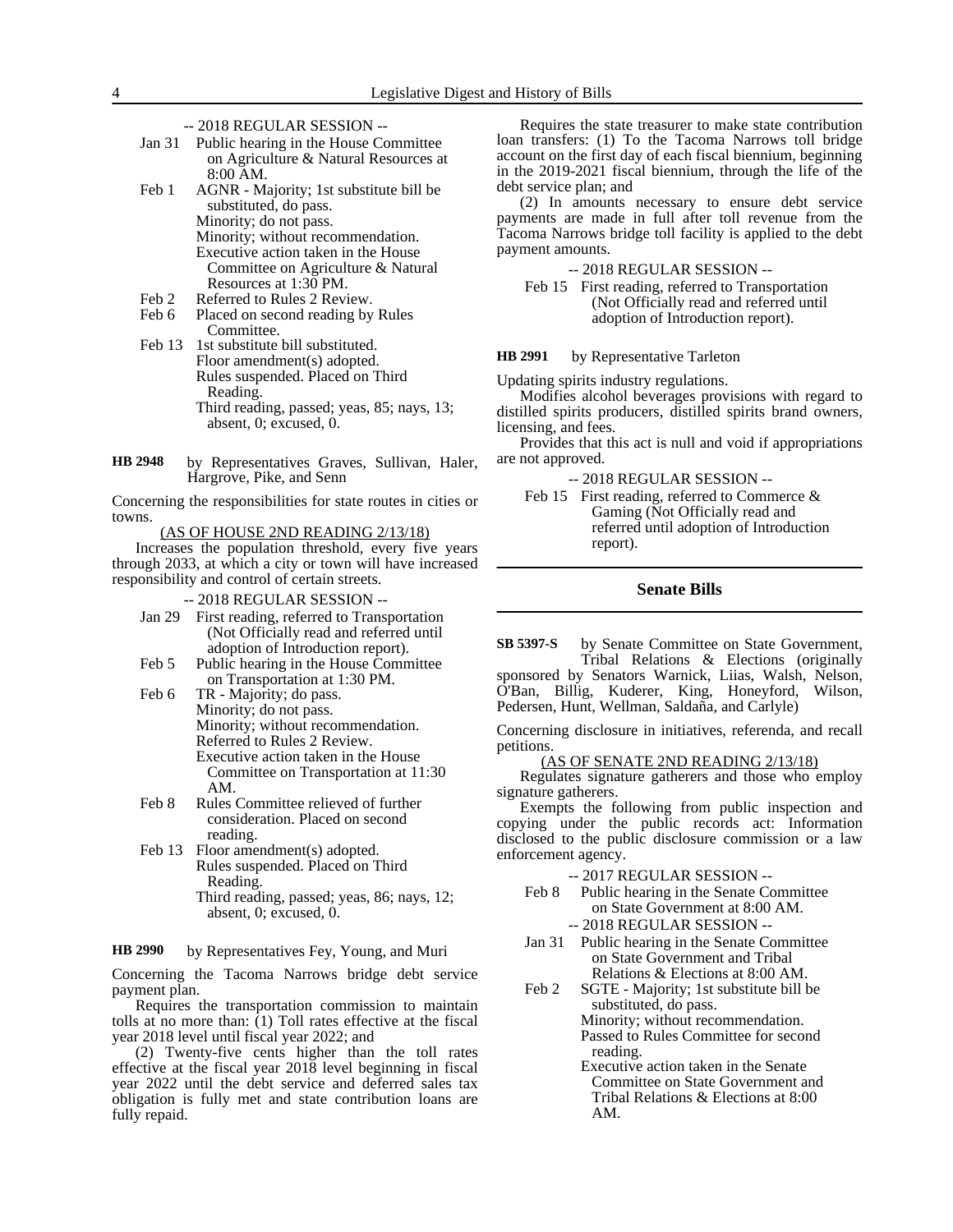Feb 12 Placed on second reading by Rules Committee.

- Feb 13 1st substitute bill substituted. Floor amendment(s) adopted. Rules suspended. Placed on Third Reading. Third reading, passed; yeas, 33; nays, 14; absent, 0; excused, 2.
- by Senators Mullet, Palumbo, Carlyle, Braun, Kuderer, Dhingra, Pedersen, Takko, McCoy, Liias, and Conway **SB 6087**

Modifying the Washington advanced college tuition payment and college savings programs.

(AS OF SENATE 2ND READING 2/13/18)

Requires the governing body of the advanced college tuition payment program and the college savings program to allow account owners who purchased units before July 1, 2015, to redeem the units at the unit cash value price if the redeemed funds are deposited immediately into an eligible state college savings program account.

Requires the committee on advanced tuition payment and college savings, in consultation with the state actuary and state investment board, to: (1) Establish a period that is not less than ninety days during which eligible purchasers may redeem units at the unit cash value price and provide at least thirty days' notice before the ninetyday window to all eligible account holders about the redemption option; and

(2) Establish the unit cash value price.

- -- 2018 REGULAR SESSION --
- Jan 5 Prefiled for introduction.
- Jan 8 First reading, referred to Higher
- Education & Workforce Development. Jan 16 Public hearing in the Senate Committee on Higher Education & Workforce
- Development at 8:00 AM. Jan 25 HEWD - Majority; do pass.
- And refer to Ways & Means. Executive action taken in the Senate Committee on Higher Education & Workforce Development at 8:00 AM.
- Jan 26 On motion, referred to Rules.
- Feb 2 Made eligible to be placed on second reading.
- Feb 6 Placed on second reading by Rules Committee.
- Feb 13 Floor amendment(s) adopted. Rules suspended. Placed on Third Reading.
	- Third reading, passed; yeas, 43; nays, 3; absent, 0; excused, 3. -- IN THE HOUSE --
- Feb 15 First reading, referred to Higher Education (Not Officially read and referred until adoption of Introduction report).
- Feb 20 Scheduled for public hearing in the House Committee on Higher Education at 8:00 AM. (Subject to change)
- Feb 21 Scheduled for executive session in the House Committee on Higher Education at 1:30 PM. (Subject to change)

Feb 23 Scheduled for executive session in the House Committee on Higher Education at 8:00 AM. (Subject to change)

by Senate Committee on Early Learning & K-12 Education (originally sponsored by **SB 6135-S**

Senators Wellman, Zeiger, and Hasegawa; by request of Superintendent of Public Instruction)

Updating application requirements for the academic acceleration incentive program.

### (AS OF SENATE 2ND READING 2/13/18)

Addresses eligibility for advanced courses in mathematics, science, or computer science and equitable access to dual credit opportunities.

Requires the office of the superintendent of public instruction to, in making grant awards, give priority to grants for high schools: (1) That have not previously received grant funds through the academic acceleration incentive program;

(2) With a high proportion of low-income students;

(3) Identified as having high disproportionality in their dual credit enrollment data; or

(4) Seeking to develop new capacity for dual credit courses rather than proposing marginal expansion of current capacity.

Allows a high school, in a district that has not adopted an academic acceleration policy, to apply for grants if in practice it follows the academic acceleration guidelines and meets other criteria.

Authorizes the office of the superintendent of public instruction to retain a percentage of learning assistance program allocation funds to support districts in meeting certain requirements, including data collection and reporting and providing professional development and technical assistance.

Allows a school district: (1) During the 2018-2019 and 2019-2020 school years only, to expend a portion of the district's learning assistance program allocation to develop a dropout early warning and intervention data system; and

(2) To expend a portion of the district's learning assistance program allocation on interventions for students identified as at risk of not graduating using that data system.

- -- 2018 REGULAR SESSION --
- Jan 16 Public hearing in the Senate Committee on Early Learning & K-12 Education at 1:30 PM.
- Jan 23 Executive session scheduled, but no action was taken in the Senate Committee on Early Learning & K-12 Education at 1:30 PM.
- Jan 25 EDU Majority; 1st substitute bill be substituted, do pass. Minority; do not pass. Minority; without recommendation. Executive action taken in the Senate Committee on Early Learning & K-12 Education at 1:30 PM.
- Jan 26 Passed to Rules Committee for second reading.
- Feb 6 Placed on second reading by Rules Committee.
- Feb 13 1st substitute bill substituted. Floor amendment(s) adopted.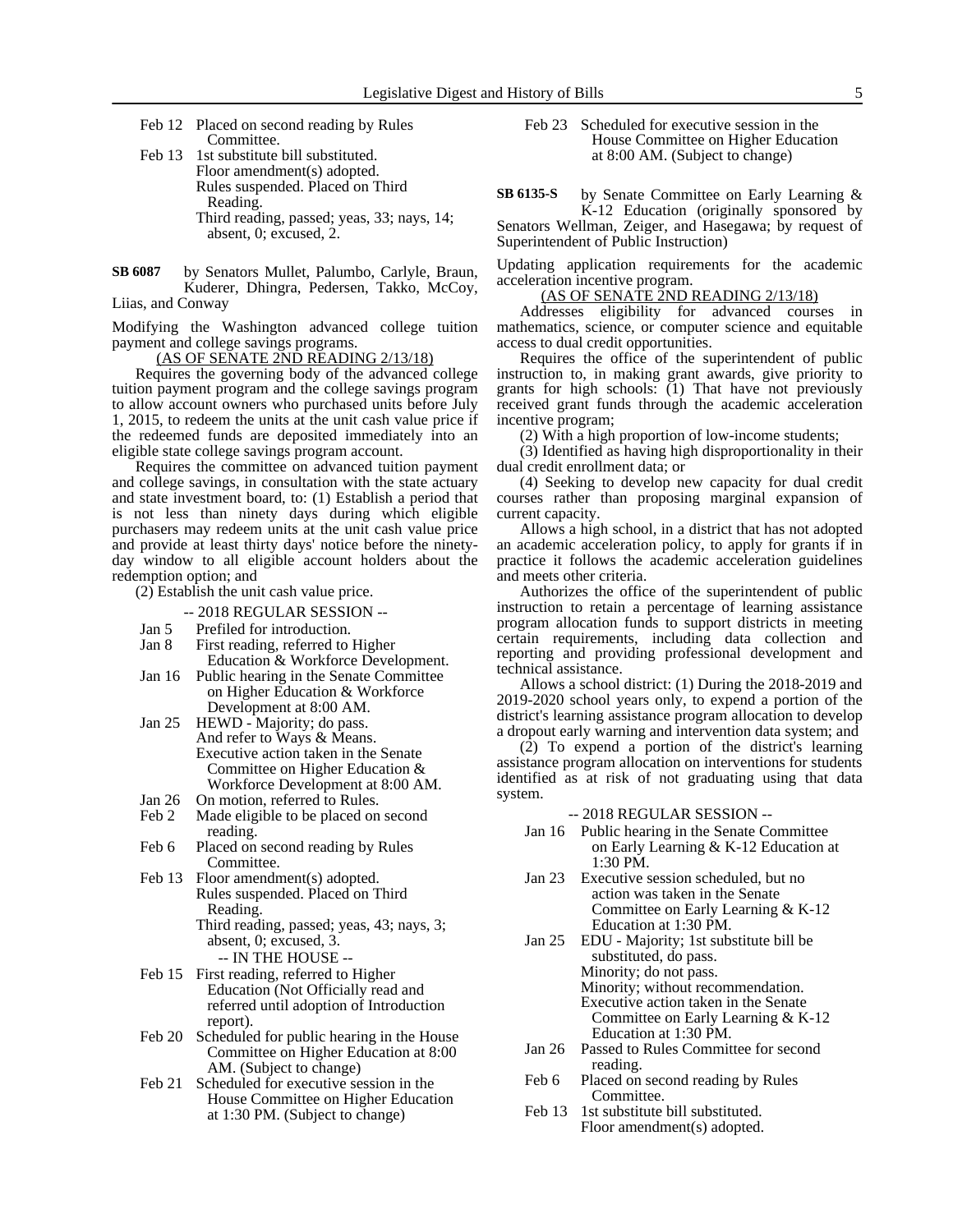Rules suspended. Placed on Third Reading. Third reading, passed; yeas, 47; nays, 0;

absent, 0; excused, 2.

-- IN THE HOUSE --

- Feb 15 First reading, referred to Education (Not Officially read and referred until adoption of Introduction report).
- Feb 19 Scheduled for public hearing in the House Committee on Education at 1:30 PM. (Subject to change)
- Feb 22 Scheduled for executive session in the House Committee on Education at 8:00 AM. (Subject to change)

by Senators Ranker, Conway, Hobbs, Keiser, Van De Wege, Palumbo, Hasegawa, Saldaña, Hunt, Walsh, Kuderer, Wellman, and Fortunato **SB 6213**

Addressing the presumption of occupational disease for purposes of workers' compensation by adding medical conditions to the presumption and extending the presumption to certain publicly employed firefighters and investigators and law enforcement.

(AS OF SENATE 2ND READING 2/13/18)

States that, there exists a prima facie presumption, with regard to public employee fire investigators who are covered under the state industrial insurance act, that the following are occupational diseases: Respiratory disease, heart problems, cancer, and infectious diseases.

States that, there exists a prima facie presumption, with regard to law enforcement officers who are covered under the state industrial insurance act, that the following are occupational diseases: Heart problems and infectious diseases.

Requires the department of labor and industries to convene a work group to discuss policy and procedural options for amending the first responder occupations and occupational diseases.

-- 2018 REGULAR SESSION --

- Jan 10 First reading, referred to Labor & Commerce.
- Jan 15 Public hearing in the Senate Committee on Labor & Commerce at 1:30 PM.
- Jan 17 Public hearing in the Senate Committee on Labor & Commerce at 1:30 PM.
- Jan 24 LBRC Majority; do pass. Minority; without recommendation. Executive action taken in the Senate Committee on Labor & Commerce at 1:30 PM.
- Jan 25 Passed to Rules Committee for second reading.
- Feb 12 Placed on second reading by Rules Committee.
- Feb 13 Floor amendment(s) adopted. Rules suspended. Placed on Third Reading.

Third reading, passed; yeas, 46; nays, 1; absent, 0; excused, 2.

Feb 19 Scheduled for public hearing in the House Committee on Labor & Workplace Standards at 1:30 PM in anticipation of other legislative action.

by Senate Committee on Labor & Commerce (originally sponsored by Senators Keiser, Conway, Cleveland, Kuderer, and Saldaña) **SB 6226-S**

Improving health outcomes for injured workers by facilitating better access to medical records and telemedicine.

#### (AS OF SENATE 2ND READING 2/13/18)

Requires a self-insured employer to ensure that relevant medical records of an injured worker scheduled for an independent medical exam are provided as electronic medical records to the independent medical exam physician or physicians; if electronic records are not possible, paper records must be delivered to the physician or physicians at least ten business days before the exam.

Requires the director of the department of labor and industries to adopt policies developed by the telemedicine collaborative to establish access to telemedicine for independent medical exams and reimburse independent medical exam physicians for services.

Requires the telemedicine collaborative to: (1) Develop policies for the department to establish access to telemedicine for independent medical exams and reimburse the physicians for services in a manner that is similar to the policies developed for commercial health insurance plans and medicaid managed care plans; and

(2) Develop a training program to train physicians who perform independent medical exams.

- -- 2018 REGULAR SESSION --
- Jan 22 Public hearing in the Senate Committee on Labor & Commerce at 1:30 PM.
- Jan 29 LBRC Majority; 1st substitute bill be substituted, do pass. Minority; without recommendation. Executive action taken in the Senate Committee on Labor & Commerce at 1:30 PM.
- Jan 30 Passed to Rules Committee for second reading.
- Feb 12 Placed on second reading by Rules Committee.
- Feb 13 1st substitute bill substituted. Floor amendment(s) adopted. Rules suspended. Placed on Third Reading. Third reading, passed; yeas, 47; nays, 0;
- absent, 0; excused, 2. Feb 19 Scheduled for public hearing in the House Committee on Labor & Workplace Standards at 1:30 PM in anticipation of other legislative action.

#### by Senators Fain, Keiser, Takko, and Short **SB 6379**

Requiring a public hearing before a local government may remove a recorded restrictive covenant from land owned by the local government. (REVISED FOR ENGROSSED: Requiring a public hearing before a local government may remove, vacate, or extinguish certain covenants from land it owns. )

#### (AS OF SENATE 2ND READING 2/13/18)

Requires a city, town, municipal corporation, code city, or county to hold a public hearing upon a proposal to remove, vacate, or extinguish a recorded restrictive